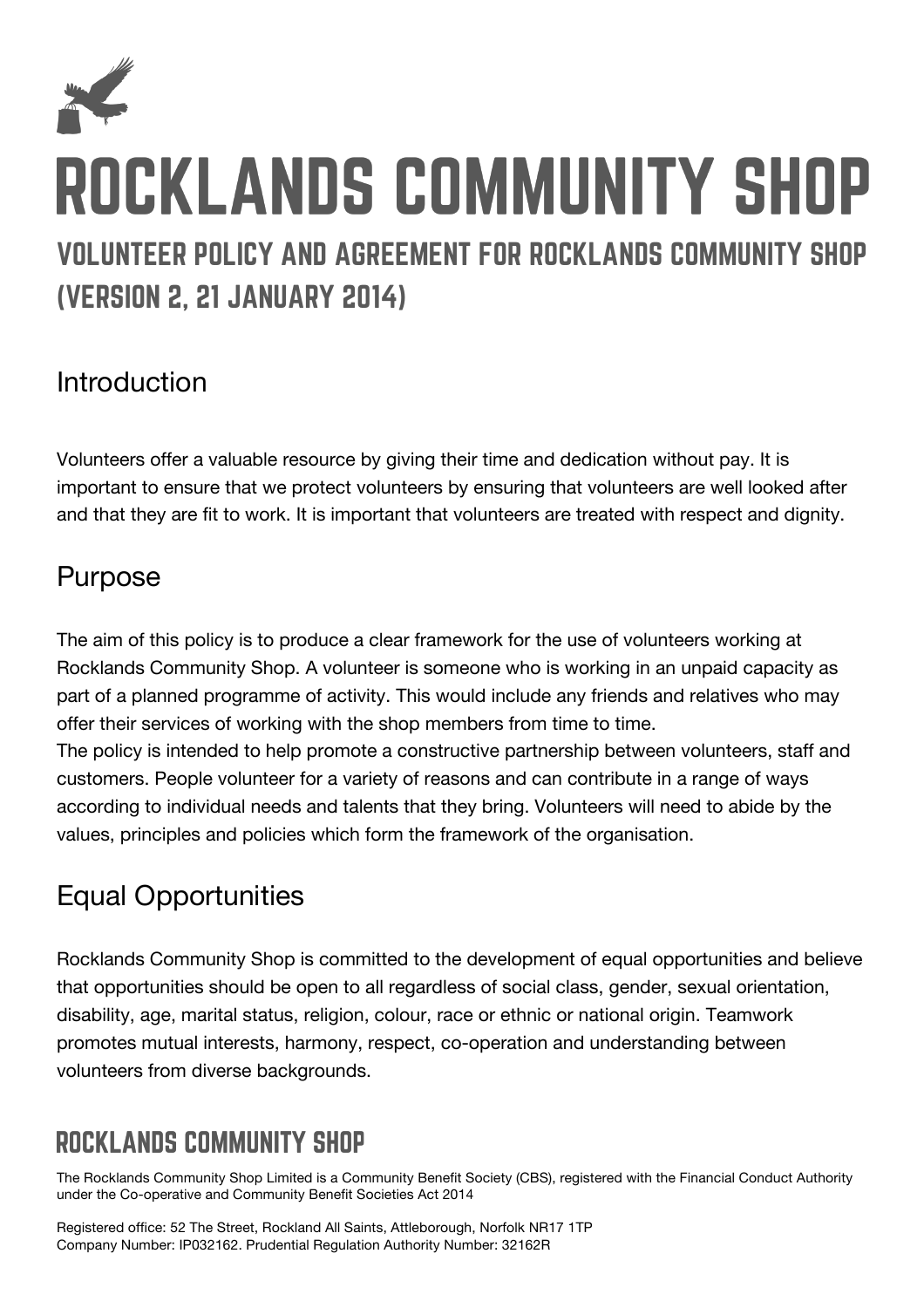

### Recruitment and Selection

Volunteers will be recruited and selected according to their suitability in helping meet the needs of the community shop. Volunteers should normally be over 18. If an applicant is under 18, the application should be discussed by members of the co-ordinating committee to ensure that sufficient guidance and support are in place.

All prospective volunteers will be asked to make a declaration and sign an agreement document (see attached appendix). They will be interviewed by members of the co-ordinating committee and then approved volunteers will be inducted into the work.

### Volunteer Agreement

All new volunteers should sign an agreement that lays out general and specific expectations. This does not amount to a contract of employment, but clearly sets out what either party can expect from the other.

### General Expectations

Volunteers should:

- 1. Have the right to be made welcome and to feel involved and valued;
- 2. Be expected at all times to promote a spirit of co-operation with other team members, staff and customers. They are expected to acquaint themselves with and work in accordance with all appropriate policies, guidelines and procedures. These will be covered as part of the induction procedure;
- 3. Receive regular supervision and support during induction;
- 4. Undertake only those tasks and responsibilities as arranged and agreed;
- 5. Respect confidentiality at all times;
- 6. Take responsibility for providing feedback and information to the committee and paid staff;
- 7. Report all accidents, serious incidents or damage to equipment immediately to a member of the project co-ordinating committee;
- 8. Have the right to representation on the project co-ordinating committee provided an active part is taken in the project;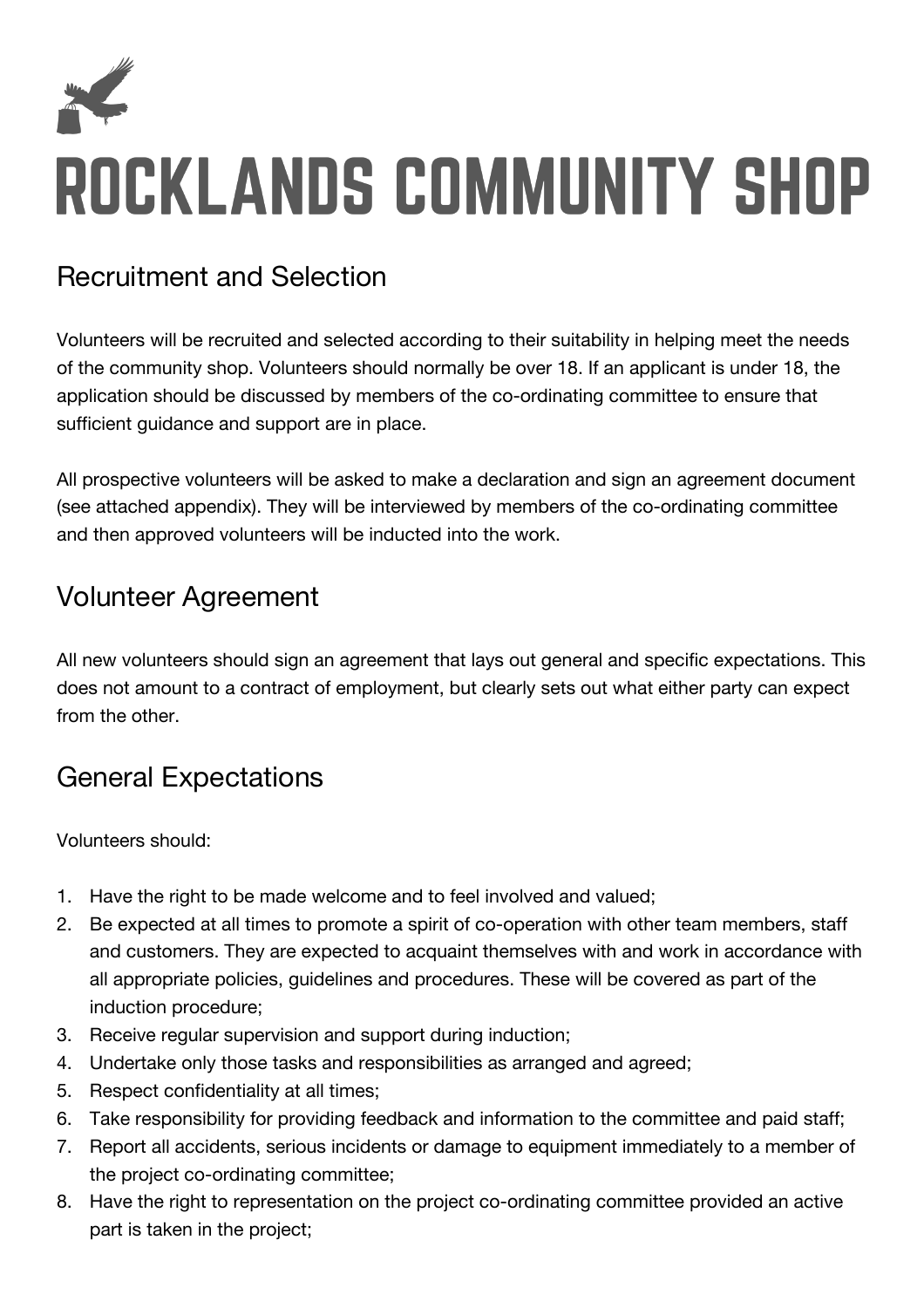

9. Have the right to withdraw volunteering services without notice.

## Specific Expectations

The term of agreement will specify, without being inflexible:

- 1. The timetable during which the volunteering will take place;
- 2. The name and contact details of the experienced volunteer responsible for their induction.

### Insurance

Public Liability cover is in force to protect the project's legal liability for third party injury or property damage arising in connection with the work.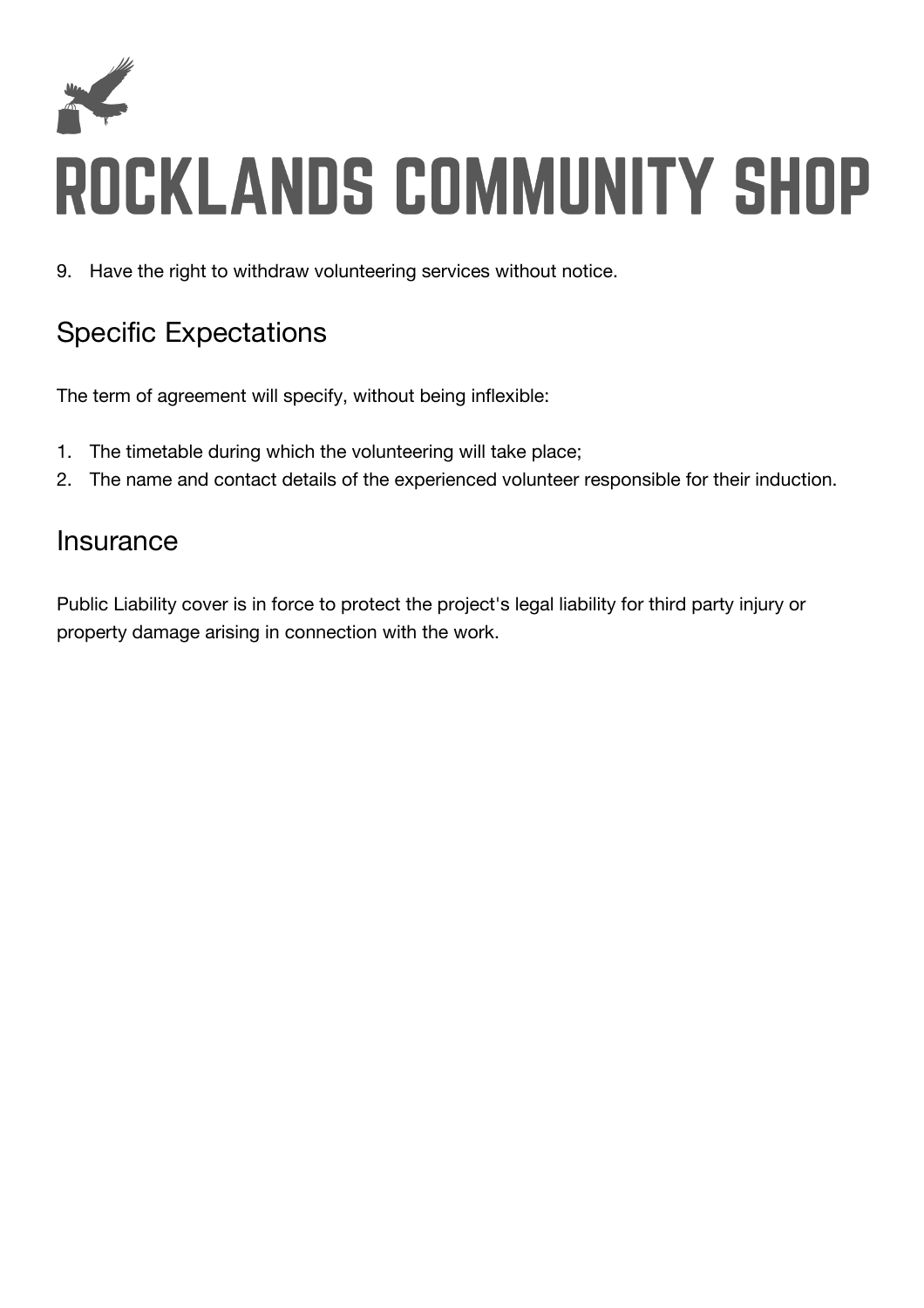

### Volunteer Agreement

| The project will:                                                                                                                                                                  |                                                                                                                                                                                                                                                                                                                                                                           | The volunteer will:                                                                                                                                                                                                                                                                  |                                                                                                                                                                                                                                                                                                                                                                                                                                                                                                                                                                                        |
|------------------------------------------------------------------------------------------------------------------------------------------------------------------------------------|---------------------------------------------------------------------------------------------------------------------------------------------------------------------------------------------------------------------------------------------------------------------------------------------------------------------------------------------------------------------------|--------------------------------------------------------------------------------------------------------------------------------------------------------------------------------------------------------------------------------------------------------------------------------------|----------------------------------------------------------------------------------------------------------------------------------------------------------------------------------------------------------------------------------------------------------------------------------------------------------------------------------------------------------------------------------------------------------------------------------------------------------------------------------------------------------------------------------------------------------------------------------------|
| 2.<br>3.<br>4.<br>5.                                                                                                                                                               | 1. Provide the details of the person who is<br>the volunteer's point of contact<br>Induct the volunteer in the following:<br>a. Explain the values and aims of the<br>project<br>b. Health and Safety<br>c. Accident reporting<br>d. Any other relevant information<br>Provide regular supervision<br>Involve the volunteer in any relevant<br>meetings or communications | 2.<br>3.<br>4.<br>5.<br>7.                                                                                                                                                                                                                                                           | 1. Have the right to be made welcome and<br>to feel involved and valued<br>Be expected to acquaint themselves with<br>and work in accordance with all<br>appropriate policies, guidelines and<br>procedures which will be covered in the<br>induction procedure<br>Undertake only those tasks and<br>responsibilities as arranged and agreed<br>Respect confidentiality at all times<br>Take responsibility for providing feedback<br>and information to relevant team<br>members<br>6. Report all accidents, serious incidents<br>or damage to property and equipment<br>immediately. |
| The project expects that the volunteer will:                                                                                                                                       |                                                                                                                                                                                                                                                                                                                                                                           | The volunteer's responsibilities are set out in<br>the document, above.                                                                                                                                                                                                              |                                                                                                                                                                                                                                                                                                                                                                                                                                                                                                                                                                                        |
| 1.<br>2.                                                                                                                                                                           | By arrangement in advance work 2.5 hour<br>shifts a week, on Monday/Tuesday/<br>Wednesday/Thursday/Friday/Saturday/<br>Sunday, when the volunteering will take<br>place.<br>The name of the volunteer's support for<br>induction is Victoria McArthur (email<br>ve.mcarthur@btinternet.com or phone<br>01953 483156).                                                     | Signed:<br>(on behalf of the project)<br>(The volunteer)<br>Date:<br>(as applicable)<br>In signing this document, both parties<br>understand that this does not constitute a<br>contract of employment and that there was no<br>intention of forming such at the time of<br>signing. |                                                                                                                                                                                                                                                                                                                                                                                                                                                                                                                                                                                        |
| This Volunteer Agreement describes the arrangement between The Rocklands Community<br>Shop Limited and you. We wish to assure you of our appreciation of your volunteering with us |                                                                                                                                                                                                                                                                                                                                                                           |                                                                                                                                                                                                                                                                                      |                                                                                                                                                                                                                                                                                                                                                                                                                                                                                                                                                                                        |

Shop Limited and you. We wish to assure you of our appreciation of your volunteering with us and will do the best we can to make your volunteer experience with us enjoyable and rewarding.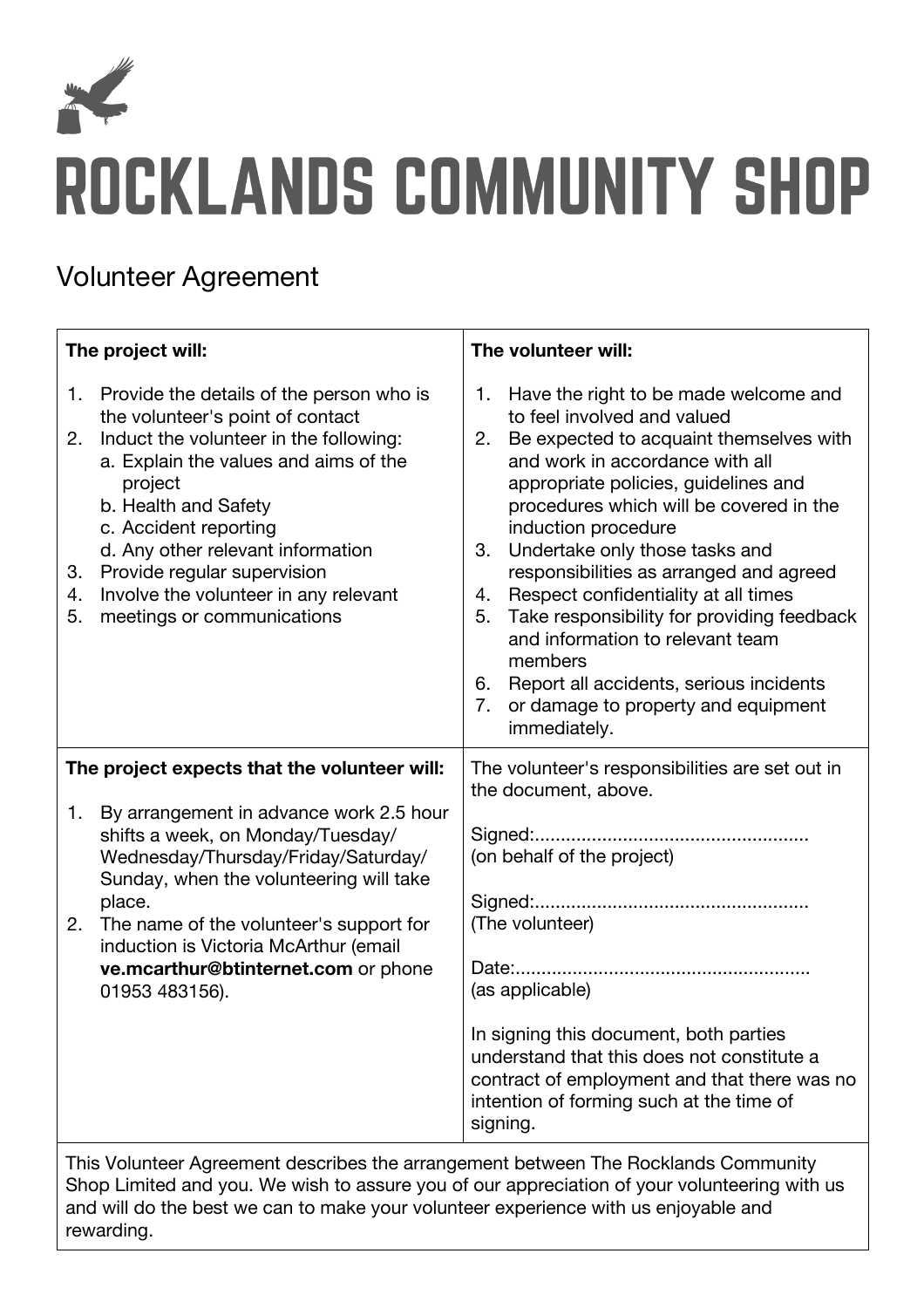

### Part 1: The organisation

Your role as a volunteer is to help The Rocklands Community Shop Limited in any way possible and starts on the date indicated in the Volunteer Agreement. This volunteering role is designed to assist The Rocklands Community Shop Limited by providing help in general-all aspects of the retail and post office, as well as serving in the cafe, cleaning, stock etc. You can expect the The Rocklands Community Shop Limited to provide:

#### **a. Induction and training**

To provide a thorough induction on the work of The Rocklands Community Shop Limited, its staff, your volunteering role and the induction and/or training you need to meet the responsibilities of this role. The Secretary can explain the structure of the organisation.

#### **b. Supervision, support and flexibility**

To explain the standards we expect for our services and to encourage and support you to achieve and maintain them; To provide a named person who will meet with you regularly to discuss your volunteering and any successes and problems; To do our best to help you develop your volunteering role with us.

#### **c. Health and safety**

To provide adequate training and feedback in support of our health and safety policy.

#### **d. Insurance**

To provide adequate Employee cover for volunteers whilst carrying out their volunteering roles which have been approved and authorised by us.

#### **e. Equal opportunities**

To ensure that all volunteers are dealt with in accordance with our equal opportunities policy, a copy of which is available on request.

#### **f. Problem resolution**

Rocklands Community Shop Ltd will try to resolve fairly any problems, complaints and difficulties you may have while you volunteer with us. In the event of an unresolved problem, to offer an opportunity to bring a friend with you and to discuss the issues with the committee.